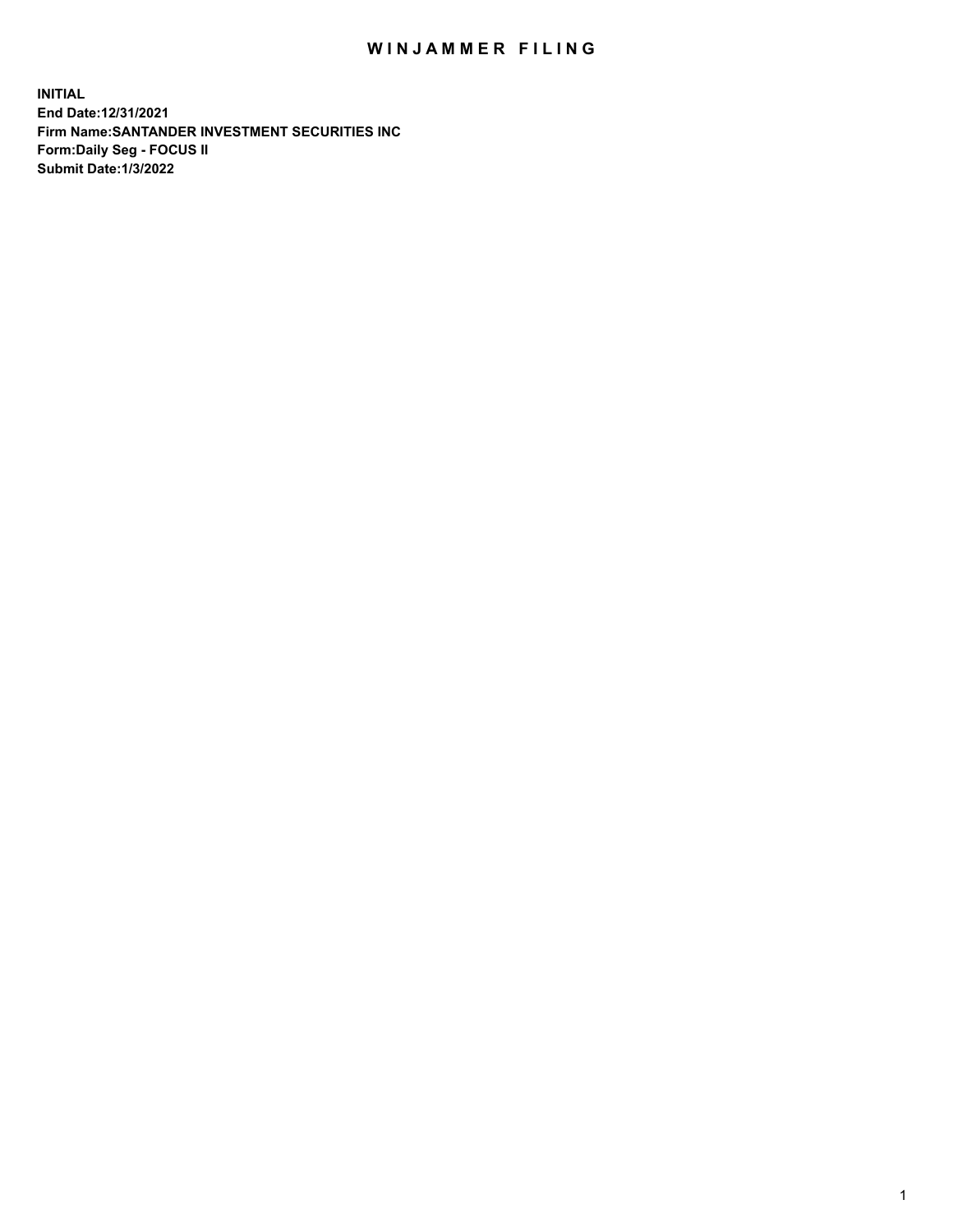**INITIAL End Date:12/31/2021 Firm Name:SANTANDER INVESTMENT SECURITIES INC Form:Daily Seg - FOCUS II Submit Date:1/3/2022 Daily Segregation - Cover Page**

**Name of Company** 

**Contact Name** 

| <b>SANTANDER INVESTMENT</b> |
|-----------------------------|
| <b>SECURITIES INC</b>       |
| <b>Richard Ro</b>           |

| Contact Phone Number                                                   | (212) 350-3662          |
|------------------------------------------------------------------------|-------------------------|
| <b>Contact Email Address</b>                                           | richard.ro@santander.us |
| FCM's Customer Segregated Funds Residual Interest Target (choose one): |                         |
| a. Minimum dollar amount: ; or                                         | 70,000,000              |
| b. Minimum percentage of customer segregated funds required:%; or      | 0                       |
| a Dallar amaunt range betusenisndi er                                  | <u>^ ^ </u>             |

| c. Dollar amount range between: and; or<br>d. Percentage range of customer segregated funds required between: % and %.                                                                                                                                                                                                         | 00<br>00                                                                   |
|--------------------------------------------------------------------------------------------------------------------------------------------------------------------------------------------------------------------------------------------------------------------------------------------------------------------------------|----------------------------------------------------------------------------|
| FCM's Customer Secured Amount Funds Residual Interest Target (choose one):<br>a. Minimum dollar amount: : or<br>b. Minimum percentage of customer secured funds required:%; or<br>c. Dollar amount range between: and; or<br>d. Percentage range of customer secured funds required between:% and%.                            | $\overline{\mathbf{0}}$<br>$\overline{\mathbf{0}}$<br>0 <sub>0</sub><br>00 |
| FCM's Cleared Swaps Customer Collateral Residual Interest Target (choose one):<br>a. Minimum dollar amount: ; or<br>b. Minimum percentage of cleared swaps customer collateral required:% ; or<br>c. Dollar amount range between: and; or<br>d. Percentage range of cleared swaps customer collateral required between:% and%. | $\overline{\mathbf{0}}$<br>$\overline{\mathbf{0}}$<br>0 <sub>0</sub><br>00 |

Attach supporting documents CH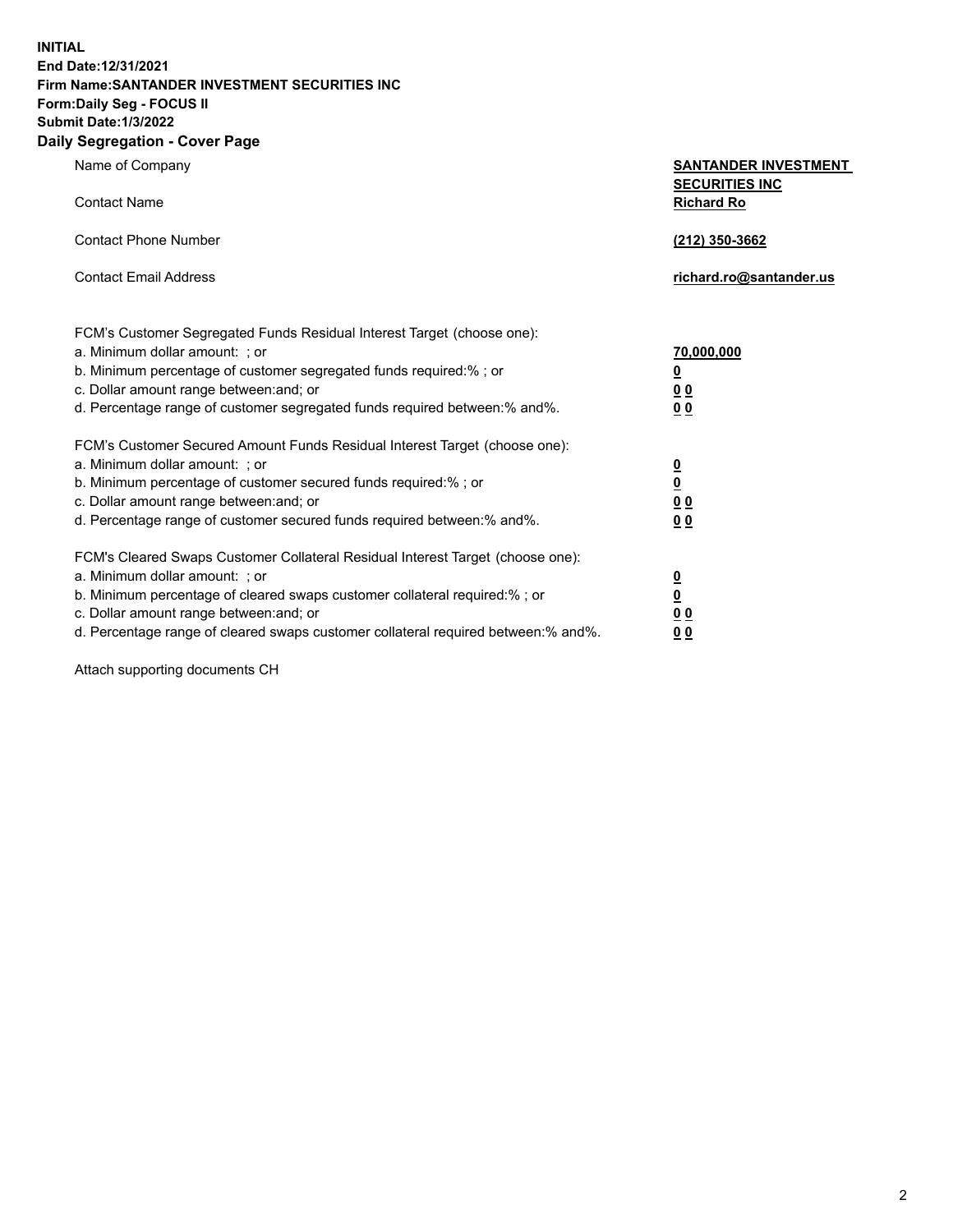## **INITIAL End Date:12/31/2021 Firm Name:SANTANDER INVESTMENT SECURITIES INC Form:Daily Seg - FOCUS II Submit Date:1/3/2022 Daily Segregation - Secured Amounts** Foreign Futures and Foreign Options Secured Amounts Amount required to be set aside pursuant to law, rule or regulation of a foreign government or a rule of a self-regulatory organization authorized thereunder 1. Net ledger balance - Foreign Futures and Foreign Option Trading - All Customers A. Cash **0** [7315] B. Securities (at market) **0** [7317] 2. Net unrealized profit (loss) in open futures contracts traded on a foreign board of trade **0** [7325] 3. Exchange traded options a. Market value of open option contracts purchased on a foreign board of trade **0** [7335] b. Market value of open contracts granted (sold) on a foreign board of trade **0** [7337] 4. Net equity (deficit) (add lines 1. 2. and 3.) **0** [7345] 5. Account liquidating to a deficit and account with a debit balances - gross amount **0** [7351] Less: amount offset by customer owned securities **0** [7352] **0** [7354] 6. Amount required to be set aside as the secured amount - Net Liquidating Equity Method (add lines 4 and 5)

7. Greater of amount required to be set aside pursuant to foreign jurisdiction (above) or line 6. **0** [7360] FUNDS DEPOSITED IN SEPARATE REGULATION 30.7 ACCOUNTS 1. Cash in banks A. Banks located in the United States **0** [7500] B. Other banks qualified under Regulation 30.7 **0** [7520] **0** [7530] 2. Securities A. In safekeeping with banks located in the United States **0** [7540] B. In safekeeping with other banks qualified under Regulation 30.7 **0** [7560] **0** [7570] 3. Equities with registered futures commission merchants A. Cash **0** [7580] B. Securities **0** [7590] C. Unrealized gain (loss) on open futures contracts **0** [7600] D. Value of long option contracts **0** [7610] E. Value of short option contracts **0** [7615] **0** [7620] 4. Amounts held by clearing organizations of foreign boards of trade A. Cash **0** [7640] B. Securities **0** [7650] C. Amount due to (from) clearing organization - daily variation **0** [7660] D. Value of long option contracts **0** [7670] E. Value of short option contracts **0** [7675] **0** [7680] 5. Amounts held by members of foreign boards of trade A. Cash **0** [7700] B. Securities **0** [7710] C. Unrealized gain (loss) on open futures contracts **0** [7720] D. Value of long option contracts **0** [7730] E. Value of short option contracts **0** [7735] **0** [7740] 6. Amounts with other depositories designated by a foreign board of trade **0** [7760] 7. Segregated funds on hand **0** [7765] 8. Total funds in separate section 30.7 accounts **0** [7770] 9. Excess (deficiency) Set Aside for Secured Amount (subtract line 7 Secured Statement Page 1 from Line 8) **0** [7380] 10. Management Target Amount for Excess funds in separate section 30.7 accounts **0** [7780] 11. Excess (deficiency) funds in separate 30.7 accounts over (under) Management Target **0** [7785]

**0** [7305]

**0** [7355]

3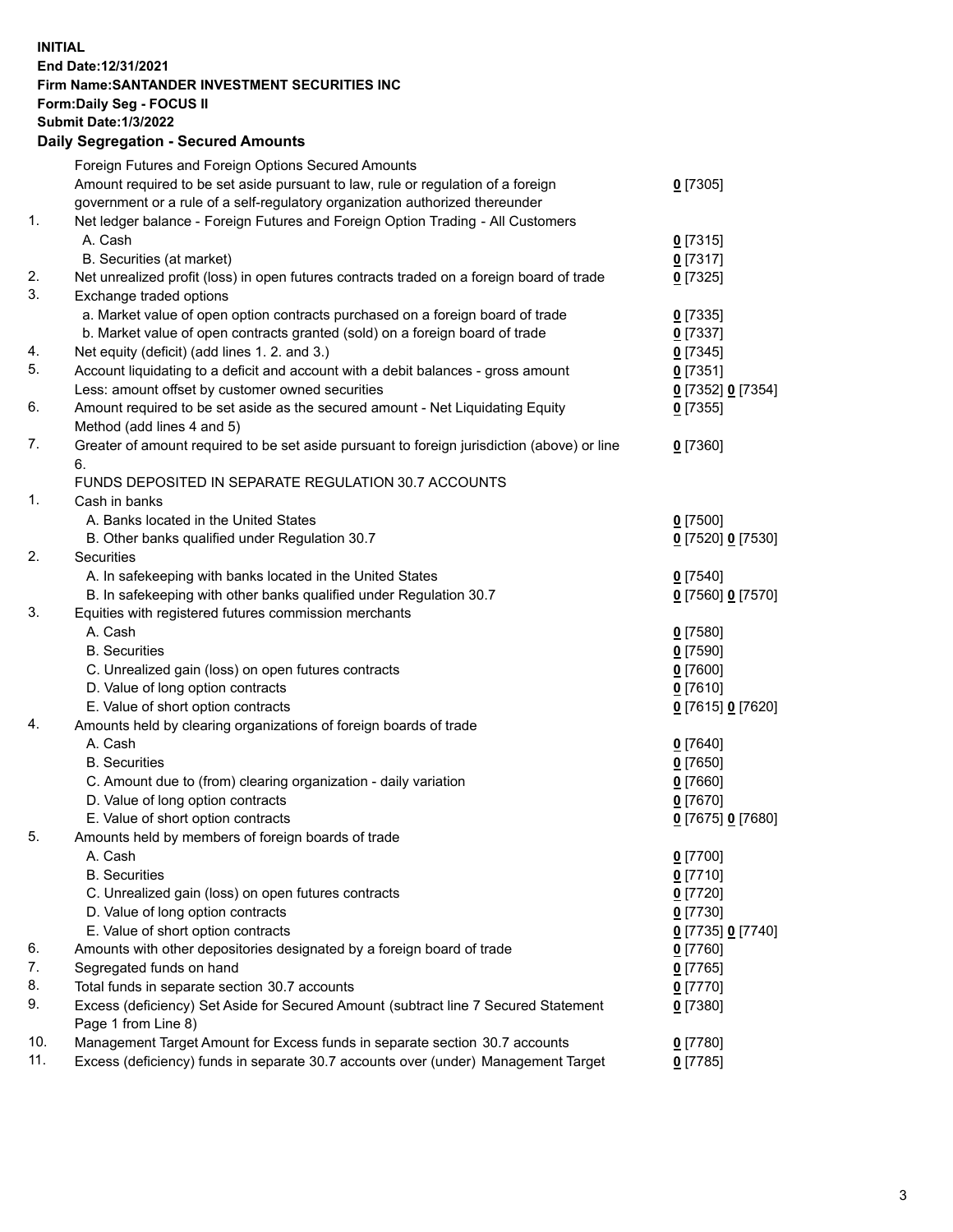| <b>INITIAL</b> |                                                                                     |                           |
|----------------|-------------------------------------------------------------------------------------|---------------------------|
|                | End Date:12/31/2021                                                                 |                           |
|                | Firm Name: SANTANDER INVESTMENT SECURITIES INC                                      |                           |
|                | Form: Daily Seg - FOCUS II                                                          |                           |
|                | <b>Submit Date: 1/3/2022</b>                                                        |                           |
|                | Daily Segregation - Segregation Statement                                           |                           |
|                | SEGREGATION REQUIREMENTS(Section 4d(2) of the CEAct)                                |                           |
| 1.             | Net ledger balance                                                                  |                           |
|                | A. Cash                                                                             |                           |
|                |                                                                                     | 2,005,503,437 [7010]      |
|                | B. Securities (at market)                                                           | $0$ [7020]                |
| 2.<br>3.       | Net unrealized profit (loss) in open futures contracts traded on a contract market  | 226,597,040 [7030]        |
|                | Exchange traded options                                                             |                           |
|                | A. Add market value of open option contracts purchased on a contract market         | 62,858,200 [7032]         |
|                | B. Deduct market value of open option contracts granted (sold) on a contract market | <u>-30,645,397</u> [7033] |
| 4.<br>5.       | Net equity (deficit) (add lines 1, 2 and 3)                                         | 2,264,313,280 [7040]      |
|                | Accounts liquidating to a deficit and accounts with                                 |                           |
|                | debit balances - gross amount                                                       | $0$ [7045]                |
|                | Less: amount offset by customer securities                                          | $0$ [7047] $0$ [7050]     |
| 6.             | Amount required to be segregated (add lines 4 and 5)                                | 2,264,313,280 [7060]      |
|                | FUNDS IN SEGREGATED ACCOUNTS                                                        |                           |
| 7.             | Deposited in segregated funds bank accounts                                         |                           |
|                | A. Cash                                                                             | 281,102,164 [7070]        |
|                | B. Securities representing investments of customers' funds (at market)              | $0$ [7080]                |
|                | C. Securities held for particular customers or option customers in lieu of cash (at | $0$ [7090]                |
|                | market)                                                                             |                           |
| 8.             | Margins on deposit with derivatives clearing organizations of contract markets      |                           |
|                | A. Cash                                                                             | 2,029,899,734 [7100]      |
|                | B. Securities representing investments of customers' funds (at market)              | $0$ [7110]                |
|                | C. Securities held for particular customers or option customers in lieu of cash (at | $0$ [7120]                |
|                | market)                                                                             |                           |
| 9.             | Net settlement from (to) derivatives clearing organizations of contract markets     | -6,679,119 [7130]         |
| 10.            | Exchange traded options                                                             |                           |
|                | A. Value of open long option contracts                                              | 62,858,200 [7132]         |
| 11.            | B. Value of open short option contracts                                             | -30,645,397 [7133]        |
|                | Net equities with other FCMs                                                        |                           |
|                | A. Net liquidating equity                                                           | $0$ [7140]                |
|                | B. Securities representing investments of customers' funds (at market)              | $0$ [7160]                |
|                | C. Securities held for particular customers or option customers in lieu of cash (at | $0$ [7170]                |
|                | market)                                                                             |                           |
| 12.            | Segregated funds on hand                                                            | $0$ [7150]                |
| 13.            | Total amount in segregation (add lines 7 through 12)                                | 2,336,535,582 [7180]      |
| 14.            | Excess (deficiency) funds in segregation (subtract line 6 from line 13)             | 72,222,302 [7190]         |
| 15.            | Management Target Amount for Excess funds in segregation                            | 70,000,000 [7194]         |
| 16.            | Excess (deficiency) funds in segregation over (under) Management Target Amount      | 2,222,302 [7198]          |
|                | <b>Excess</b>                                                                       |                           |